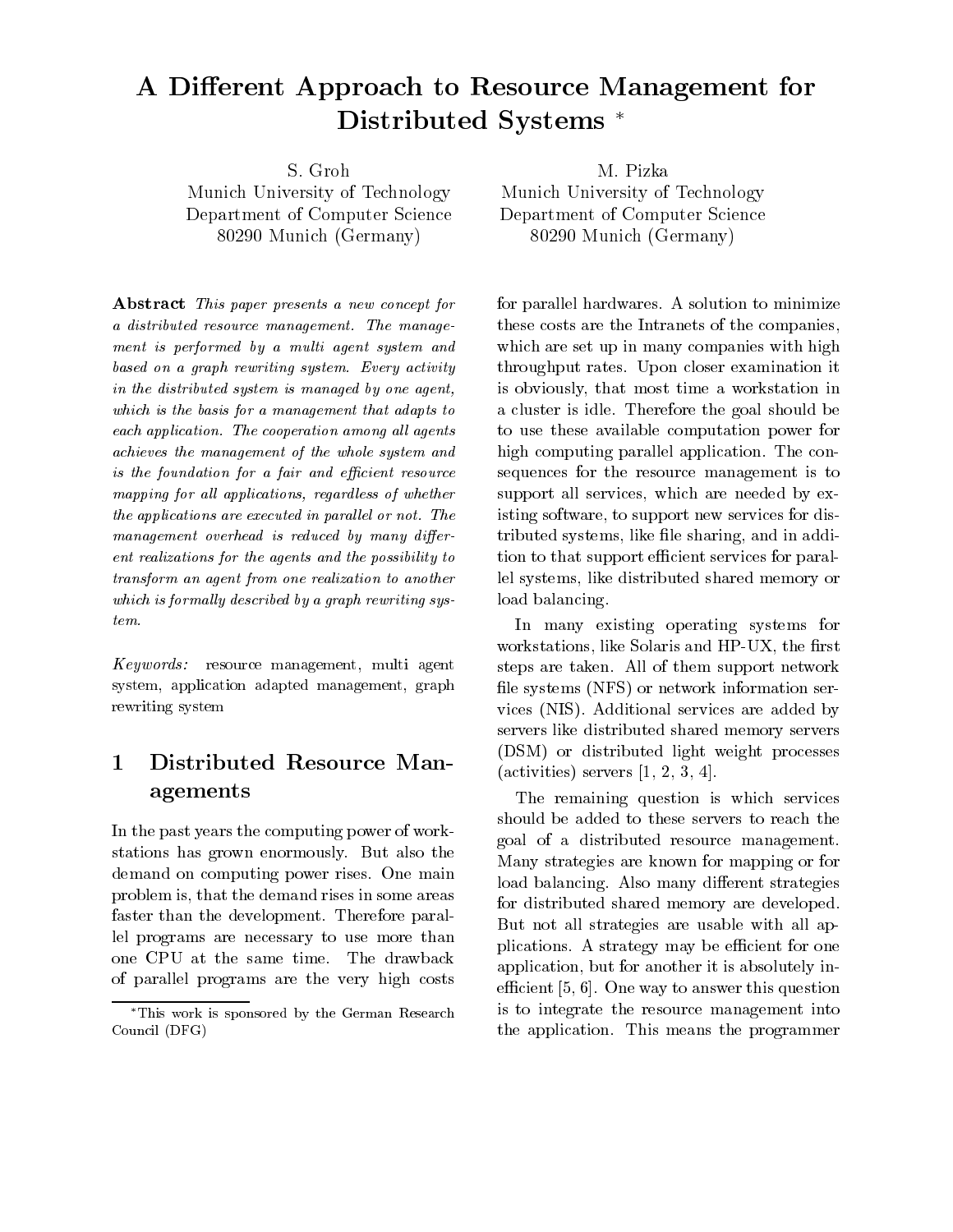of an parallel application has to take care about the distributed system and optimize the appli cation for a specific workstation cluster. The disadvantage of this approach is the increasing cost for software development because of the necessary hardware knowledge and the lacking portability. Another way is to have strategies in the servers-the servers-the servers-the average control to the average control to the average control to th age application. The consequence is the possible lack of performance for certain applica tions. The aim is to have a resource management that adapts to a strong power and a provided to a control of the strong strong and a strong strong strong is nevertheless portable and usable in cooper ation with other applications

#### $\overline{2}$ The basic concept

A parallel application is in this context an ap plication which is made of many light weight processes (activities) using shared memory. The number of activities changes during run time and the communication among the ac tivities is high. The applications are fully portable-black means-black means-black means-black means-black means-black means-black means-black means-black nitions for mapping is included in the applica tion

This approach tries to delete the bound ary between application and resource manage ment- without making the system unportable The key is a high level programming language, that allows to describe the parallel problem without considering a certain hardware. Every job which can be done in parallel is marked The communication is done via shared objects or via method invocations. Based on this information the compiler tries to find the best manager realization for each parallel part. This is done according to the distributed hardware on which the system showledge information- information- information- information- information- information- informationthe realization should be realized be-could be-could beto special managers, iaser on called manager **later** agents. A manager is responsible for the realization and uses the information from the com piler to do its job

In order to get the necessary knowledge about the system the manager cooperates with other managers. The functionality of a manager is determinized by a graph rewriting sys tem As described in section  $\mathbf{A}$  and  $\mathbf{A}$  manager has described in section  $\mathbf{A}$ a couple of rewriting rules to manage a set of objects. The information about the system is stored distributed in all managers and ex changed via cooperation

### The formal background

A graph rewriting system is a powerful tool to describe the distributed system and the behav ior of the management system. This is done by representing all objects by nodes and dependency information by edges Additional in formation is included by attributes- which are added to the nodes and to the edges. The management functionality is represented by rewriting rules and additional strategies A de tailed description of the graph rewriting system can be found in 

The next step is to build a running manage ment system on the base of the formal descrip tion. The management system adopts from the distributed environment the distributed reali zation. Every management decision has to be made distributed and not centralized to avoid a possible bottleneck With this in mind a com munication and cooperation between the now distributed management units has to be estab lished. The information included in the graph has to be distributed among all management units and reduced to the important points de pending on the management units) to avoid the duplication of information and by this to save resources All this can be done by building management agents as described in the next

### Multi Agent Systems

The concept of agents was first mentioned in the 80-ties. Afterwards more and more disciplines of computer science used this termlike articial intelligence- cooperation between the modern with the help of agency of any tributed systems in general. Because of these many fields of applications no common defi-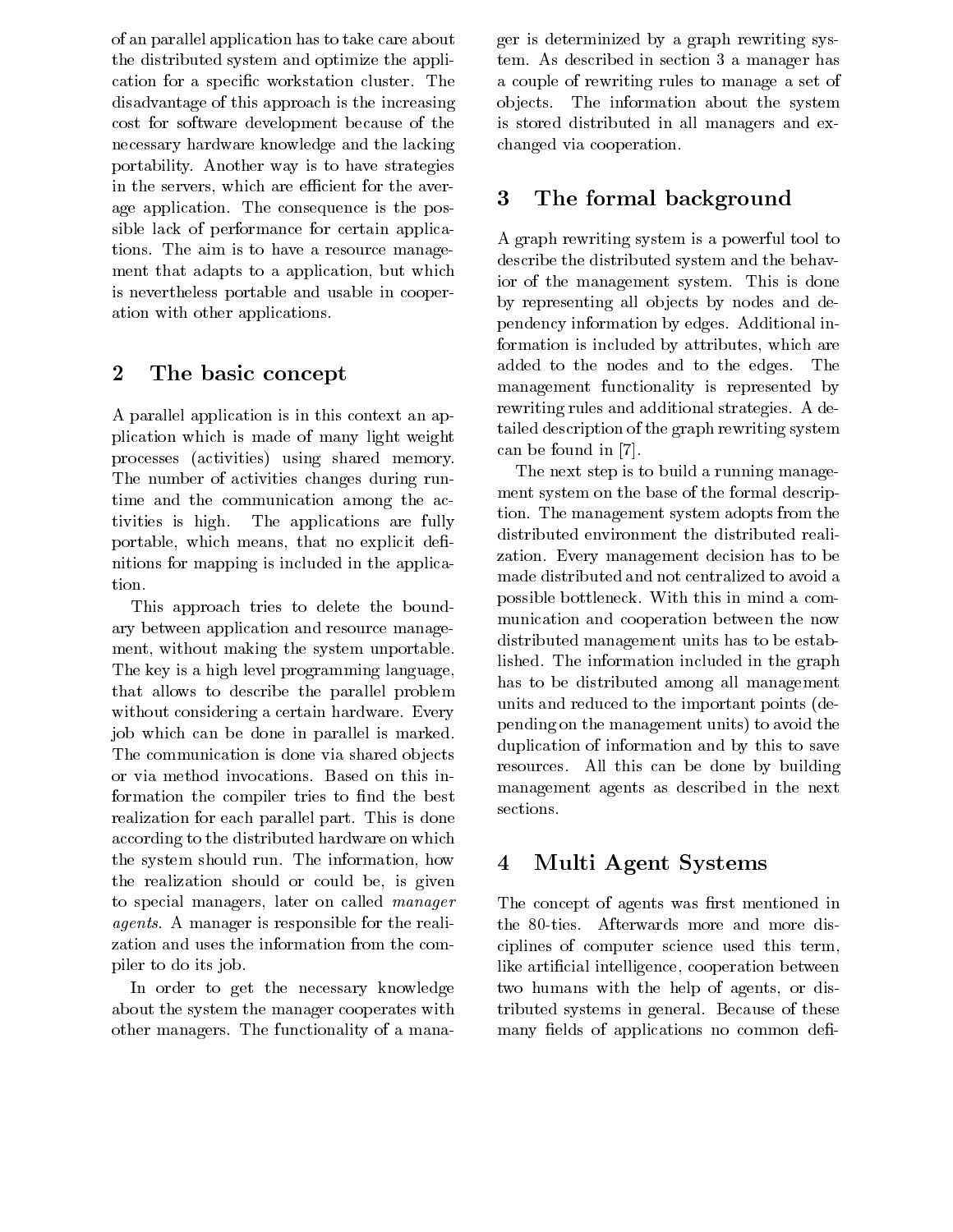nition exists-but the following attributes are  $\mathbf{f}(\mathbf{A})$ nearly common for all elds -  The rst re quirement for agents is the mobility. The multi agent system defines an environment in which an agent is able to move nearly free and is not bound to one specific location. The second requirement is its autonomy It is able to decide things regarding its functionality on its own Other requirements are its exibility- the pos sibility to cooperate and communicate as well as its scalability

The term existence of the agents-that the agents-that the agents-the agents-that the agents-the agents-the agentsis able to flexibly react to its environment. It has to adapt to the situation in order to ful fill its function in the best way by the help of the environment To be able to do so-it has to cooperate and communicate with the en vironment- especially with other agents The autonomous decisions are made by communi cating and trading with other agents and by trying to find the best solution for all agents. Special strategies exist to solve possible con flicts during the trading process. The scalability is necessary to have the possibility to in crease and decrease the number of agents dur ing a period of time- to be able to adapt the number of agents to the unprocessed jobs

## Resource Management based on Manager Agents

#### 5.1 Task of a Manager Agent

The graph rewriting system describes the state of the distributed system. Each manager agent is responsible for a part of this graph. The distribution is done according to the activities of the system. Each manager agent is responsible for only one activity. It is generated before the activity is generated. During the generation-tion-distance is passed from the generation is passed from the generation  $\mathcal{L}(\mathbf{A})$ manager agent to the new manager agent con corning that it is to be activity-that the generation of the top of the second that the second that  $\alpha$ as well as the status of the system. This means the new manager agent gets all information it needs from the complete graph. After its generation the newly created manager is respon

sible for all resource needs of its activity or in other words-benefits-benefits-benefits-benefits-benefits-benefits-benefits-benefits-benefits-benefits-benefits management of a subgraph, which includes its and activity, the means in detailed and detailed the one of its contract of its contract of its contract of its co jobs is to organize the hardware resources- like memory and CPU time for the activity. This includes the task to look for better resources for the activity in the system. Another of its jobs is to manage the higher level resources of its ac tivity A higher level resource is for example a shared memory object. Because of the distribution many management decision about the realization of such objects have to be made. To manage the communication between another activity and its own activity is also the task of the manager agent. The complete definition of its task is as follows: the agent is responsible for all resources on all levels of abstraction which are needed by the agent's activity to fulfill its job.

As mentioned above the manger agent is cus tomized for its activity. It is the only mana- $\alpha$  - which has the complete subgraphs of  $\alpha$  and  $\alpha$ with all attributes. Therefore it is a specialist for the resource demands of its activity. It knows exactly how often its activity will use shared ob jects-left and the power it will be power it will be a power it will be a power it will be a power i need and how important its activity really is for the whole application. During the runtime the agent collects information about the behav ior of the activity and updates the attributed in its subgraph

The manager agent tries to find the best realization for its activity with the help of its infor mation This is done by evaluation strategies given with each rewriting rules. The intensity of its efforts to find the best rewriting rule depends on the activity. Maybe it tries to make its efforts by saving resources for its own realization and therefore only tries to find a less than optimal rule for example for very small activities- and uses and uses and uses and uses more and uses of the contract of the contract of the contract more resources for the finding process in order to find a optimal solution. A more detailed description is given in section in section in section in section in section in section in section in section in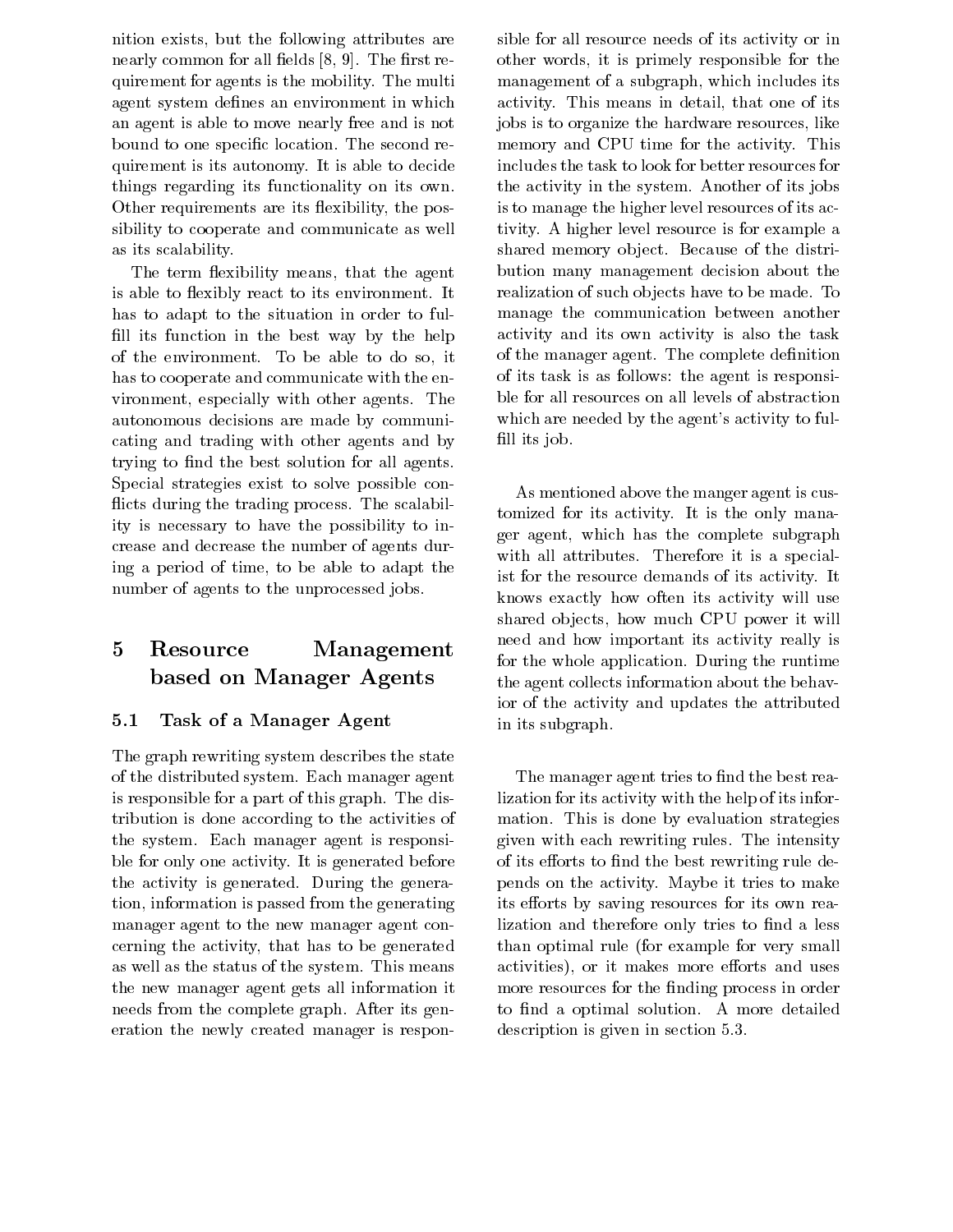### Cooperation among Manager  $5.2$ Agents

Beside of the information included in the sub  $\alpha$ - the manager and the manager and the manager also needs in the manager of  $\alpha$ tion about the environment of the subgraph Therefore it has to communicate with other manager agent to get an overview about the rest of the graph. To minimize the communication costs a special communication protocol is established between the agents. The foundation for these protocol is a force model. A more detail description can be found in [10].

Beside of the information flow also a cooperation between the manager agents is necessary Each manager agent tries to find a optimal realization for its thread. The result of this effort is an executable rewriting rule. But in many cases this rule involves objects which are under control of other manager agents. Therefore each manager agent has to cooperate and ne gotiate with other manager agents To avoid conflicts between the manager agents a hierar-<br>5.3 chy is defined on them. The root of the whole system is the manager agent of the first activity in the system. One of its first tasks is to collect necessary information about the system to be able to build the starting graph. Furthermore it is responsible for all following manager agents and for all hardware resources in the system This sounds-the problem of the soundsinformation bottle neck of the servers is now concentrated in the manager agent, which is a second the responsibility does not mean that this agent really has all the information. It only means that in the case of conflicts it has the last word, or in other words-to-solve every positive every positive every positive every positive eventy positive every p sible conflict in the system by deciding which rewriting rule has to be performed

Another possibility is to generate or use an existing helping manager agent. A helping manager agent is a special form of a manager, which has no own activity for which it is re sponsible. It only has delegated tasks. The aim is to concentrate the informations of several subgraphs- which does not the does not the contract of the document of the document of the document of the document of the document of the document of the document of the document of the document of the document of the doc in one manager agent. A very simple example for helping manager agents is a load facil

ity. According to the hierarchy of the manager agents it is possible- that two manager agents are realized on one work is a realized on a series on a realized only and the contract of the contract of the shares the root manager as their parent- but are themself located far away from the root of the graph. In such a case the communication and cooperation among these manager agents is optimized by establishing a helping manager agent-both is responsible for both subgraphs in the both subgraphs of the both subgraphs of the both subgraphs of the both subgraphs of the both subgraphs of the both subgraphs of the both subgraphs of the both subgraphs o and therefore is able to make decision concern ing both manager agents without involving all manager agents of the whole hierarchy

With the help of the hierarchy the conflict solving strategy is very simple. If a conflict occurs- the manager agent who is responsible for the conflict resource has to solve it. All other manager agent have to agree to this decision and make their decisions according to this new situation. If a manager agent is not able to solve a contract- its parent manager agent is related to the contract of the contract of the contract of the contract of the contract of the contract of the contract of the contract of the contract of the contract of the c sponsible to solve the conflict.

### The Realization of Manager Agents

Finally there is the question of how to realize a manager agent. The task of a manager agent is to manage all resources of a activity-dependent of a set  $\mathcal{L}$  and  $\mathcal{L}$ uation rewriting rules. As mentioned in section 2 the number of activities in a distributed environment with many parallel applications is very high. In consequence the number of manager agents is also very high. Therefore the realization of the manager agents is a crit ical point. If we assume that every manager  $\sim$   $\sim$  and the system would thread-thread-thread-thread-thread-thread-threadspend more time for managing the resources than for solving problems of the applications But this is not necessary. The customization of the manager agents makes it possible to re alize them in many different ways. As already mentioned in section 5.1 it depends on the application and activity how extensive a manager agent tries to find the best solution. Therefore the realization range for manager agents is wide Very small manager agents may just be realized as small function calls or additional commands added to the application. On the